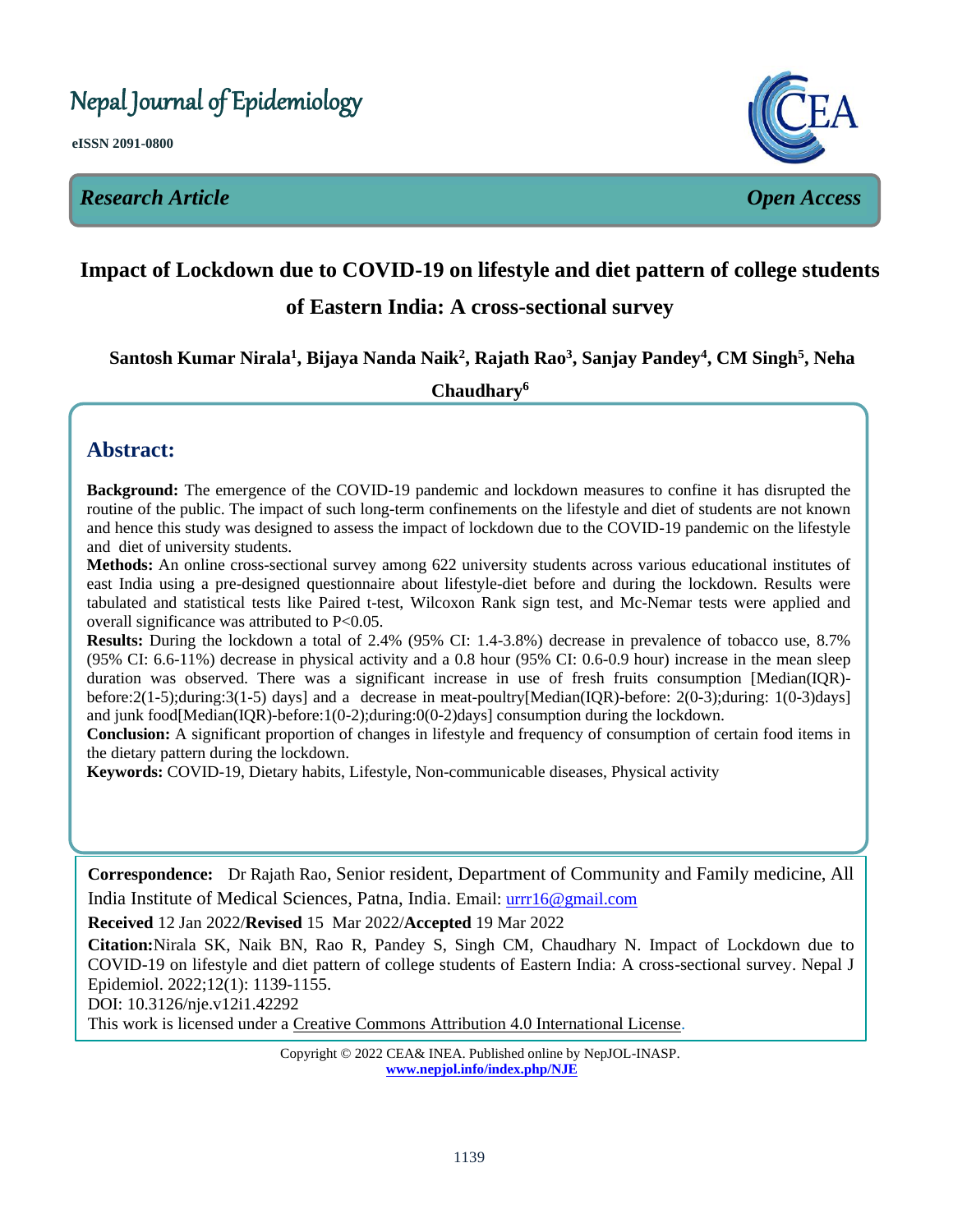## **Introduction**

COVID-19 was declared a pandemic on March 11, 2020 [1]. Since then, countries have implemented rigorous measures to restrict the disease spread, including social distancing, mandatory mask use, travel bans, and strict and partial lockdowns with non-essential services prohibited. The Government of India announced the first nationwide lockdown on March 24, 2020, for 21 days, limiting the movement of the entire 1.3 billion population as a preventive measure against the pandemic [2,3]. The May 2021 lockdown had different phases in different states of India [4]. Many educational institutions including professional institutions were shut down. Measures such as "social distancing" and "work from home" are new normal in the pandemic era [5]. Once life begins to return to the normal post-COVID-19 pandemic, the impact of lockdown on the lifestyle, behavior patterns, psychological morbidity, stress, post-traumatic stress and its effect on lifestyle and eating pattern are still unclear [6].

Physical inactivity and sedentary behaviour are two more pandemics that the globe has been struggling with for a long time [7]. According to the WHO (World Health Organization), 31% of people aged 15 and over are physically inactive, and this unhealthy lifestyle is responsible for nearly 3.2 million deaths per year [8]. In an attempt to divert attention away from unpleasant emotions (e.g., stress, boredom) caused during a lockdown, people may develop problematic eating patterns. Such lifestyle changes, such as increased consumption of high-calorie items and decreased consumption of healthful foods like fresh fruits and vegetables, may have a significant impact on dietary patterns and quality [9].

Young people are more susceptible to lifestyle and dietary modifications than any other group affected by the COVID-19 lockdown [10]. Poor nutritional alterations made during a brief period of lockdown may lead to the development of unhealthy food preferences or behaviours in the medium to long term, affecting not only the teens' health but also that of their spouses and children [11]. The educational institute's closing has an impact on nutrition and lifestyle in numerous ways. Boredom is associated to consuming more energy than intended, while remaining at home (which includes online classes, limiting outdoor and gym physical exercise) and the disruption of work routine induced by the quarantine/confinement may cause boredom, which is linked to consuming more energy than intended [12]. Furthermore, limited access to daily grocery shopping may lead to a shift away from fresh foods, particularly fruits and vegetables, in favour of highly processed meals, such as junk foods, snacks,

and ready-to-eat cereals, which are typically rich in fats, sugars, and salt.

Our health may be jeopardised by changes in our eating habits and lifestyle. Maintaining proper diet is critical, especially during a time when the immune system may be under attack. However, throughout the pandemic, there was a general decrease in physical activity, as well as an increase in the consumption of less healthful foods and sedentary behaviour [13,14]. Individuals with eating disorders and obesity may be affected by anxiety and uncertainty caused by the ongoing epidemic, as well as a loss in mental health owing to COVID-19, food insecurity, and limited healthcare access [15,16]. According to a review from Saudi Arabia, the pandemic's side effects have created an adverse environment for healthy eating habits [17]. A review published in India emphasized lifestyle behavioral programs using e-Platform to improve the lifestyle of youth during such lockdowns [18].

There are limited studies done in India[2,19–22] showing the pattern of diet and lifestyle change among college students as an impact of lockdown due to ongoing pandemic. Therefore, the present study aimed to check the same among college students of east India with the objectives to find out the proportion of college students having a change in lifestyle and dietary pattern before and during lockdown to contain the spread of COVID-19.

## **Methodology**

## **Study design and participants**

#### Study design and participants

This cross-sectional study was conducted from May to July 2021 in online survey mode [23] across various educational institutions of east India which included medical, science, engineering, arts and commerce colleges namely AIIMS Patna, IGIMS Patna, NMCH Patna, Bhagalpur medical college, Gaya medical college and Narayan medical college-Rohtas. Science, Arts and commerce colleges were Patna women college, BS College Patna, College of Commerce Patna, Magadh University Gaya, Bhagalpur university. Law colleges were Chandragupta law university-Patna, Ranchi mahila college. Engineering college were NIT Jamshedpur, Chaibasa engineering college-Jamshedpur, MIT Muzaffarpur, Gaya engineering college and BC Roy engineering college-Durgapur

#### **Data collection**

The information was collected using a pre-designed, semistructured questionnaire in the form of Google form [24] and was sent to participants via WhatsApp and emails to complete. Digital consent was encrypted in the google forms link in the very beginning. Only after providing the consent, one can proceed further otherwise the participation ends.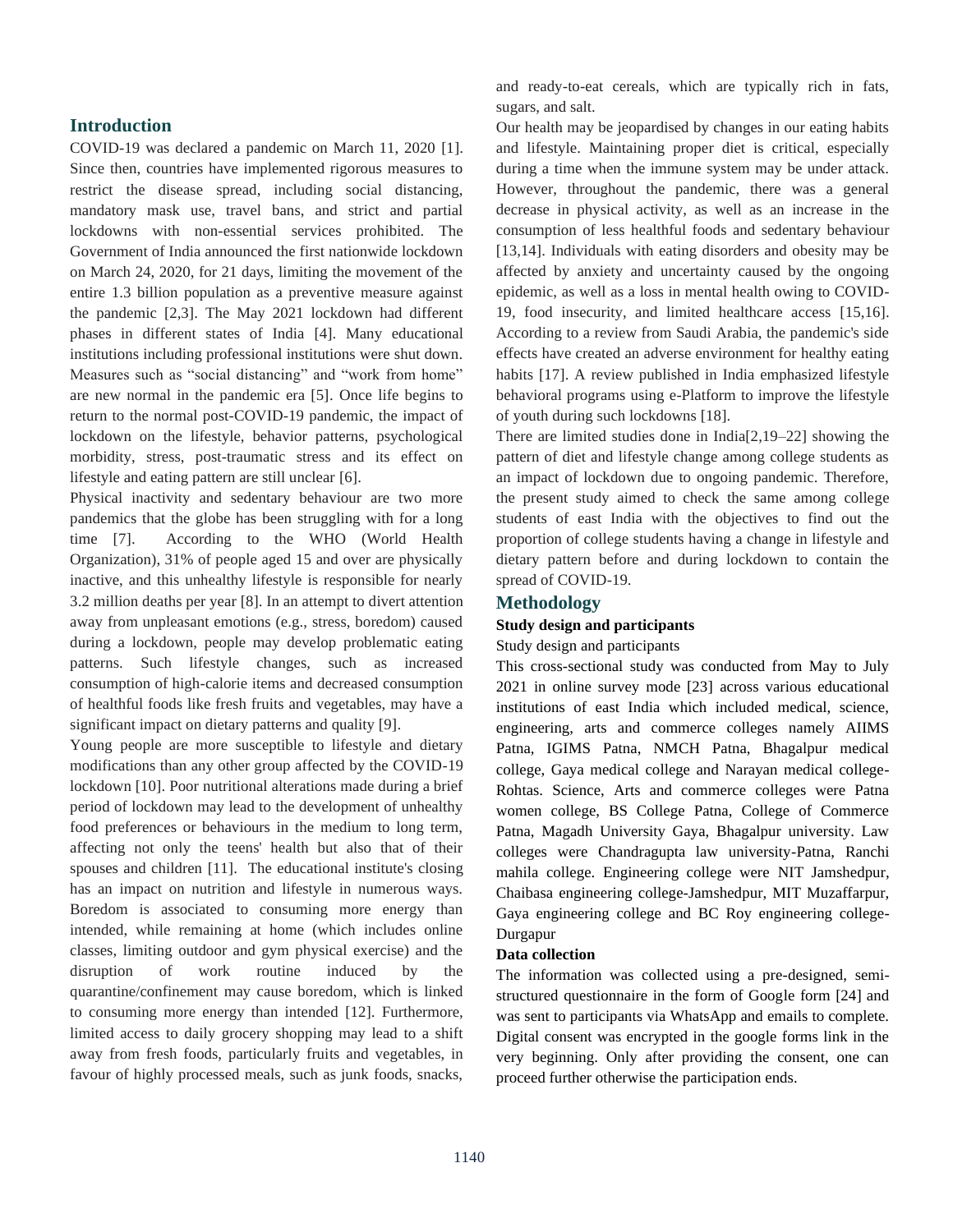#### **Questionnaire design and Validation**

The questionnaire had four sections. Section A included basic demographic information about the respondents, section B included lifestyle changes and section C included questions about dietary changes before and during the lockdown, and section D included perception of students towards various changes about lifestyle and diet during the lockdown.

Lifestyle questions included tobacco use, physical activity, screen time, sleep pattern, sleep duration before and during lockdown while dietary questions included frequency of particular food/beverage per week before and during the lockdown. The last part included the perception of students towards various diet and lifestyle factors during lockdown which included change in body weight, sense of hunger, gadget use, fear, and anxiety towards COVID-19. The questionnaire emphasized the change in diet and lifestyle pattern one month before the lockdown and present-day during the lockdown when the questionnaire was administered.

The items of questionnaire initially when designed, was tested among the residents of the department and necessary changes were made and face validity was checked by three experts who were pioneers in the field of diet surveys, epidemiology and public health. Once finalized, the items were pretested among 40 students and internal consistency(reliability) in terms of Cronbach's alpha of the items was found to be 0.90.

#### **Inclusion criteria**

The study included all college-going students who are age  $>15$ years

#### **Exclusion criteria**

The students who refused voluntary participation in the survey were excluded.

#### **Sample size calculation**

Considering the prevalence of change in sense of hunger and appetite during lockdown to be 52.2% [25] the minimum sample size was calculated to be 384 at 5% absolute precision and 95% confidence intervals (CI). The final sample size was calculated to be 427 after considering a non-response rate of 10% using Statulator [26].

The heads of certain educational institutions were contacted about the study and were requested to share the questionnaire among the students and later by snowball sampling[27], the students were requested to share the same among their peers to get the responses.

#### **Outcome variable**

The primary outcome variable was to assess the pattern and change in lifestyle and dietary patterns of college students before and during the lockdown.

#### **Explanatory variables**

Variables like age, gender, stream, batch, family status(above or below poverty line), body mass index(calculated using selfreported height and weight using the formulae for BMI calculation) were used to explain the sociodemographic information of the participants.

## **Ethical committee approval**

This study has been approved by Institute Ethics Committee, AIIMS, Patna (AIIMS/Pat/IEC/2020/737). We adhered to the principles of ethics throughout the study.

#### **Data management and Statistical analysis**

Data was entered in MS Excel and analyzed using IBM SPSS Version 22 (SPSS Inc., Chicago, IL, USA) and the results were either tabulated or shown as figures if necessary. Descriptive analysis was conducted to describe the demographic characteristics. The categorical variables like tobacco use, physical activity, leisure time sports were expressed as frequency and percentages and continuous variables like frequency of consumption of food and beverage per week were expressed as median (IQR). For the ease of analysis, the frequency of food and beverage consumption per week was clubbed to 'Never consumed', 'Some days a week' (1-4days/week), and 'often' (5-7days/week) to find out the proportion of particular food and beverage consumption by students. The change in the proportion of lifestyle changes (Tobacco use, physical activity, leisure time sports) before lockdown and during lockdown was assessed by Mc Nemar test. The change in Sleep duration before and during lockdown was assessed by Paired T-test. The change in the diet and beverage changes before and during lockdown was assessed by Wilcoxon signed-rank test. The median (IQR) food and beverage consumption per week was represented as Box and whisker plot. The change in the proportion of major food groups and beverage consumption in a week before and during lockdown was assessed by the McNemar-Bowker test. Overall statistical significance was attributed to P-value <0.05.

#### **Results**

Among 622 respondents, 397(63.8%) were male, 190(30.5%) were from science and 95(15.3%) from art backgrounds, 128(20.6%) belonged to the BPL(Below poverty line) category and 163(26.2%) were overweight and obese by calculating body mass index using self-reported height and weight. (Table 1)

#### **Habits**

There was a statistically significant decrease in tobacco consumption during the lockdown, [9.2% before lockdown vs 6.8% during lockdown, P=0.01]. Also, physical activity reduced significantly during the lockdown. [58.8% before lockdown vs 50.2% during lockdown, P<0.001]

Also, there was a statistically significant increase of 0.8 hours of sleep before and during the lockdown.[Mean(SD)before lockdown:7.1(1.1) vs during lockdown:7.9(1.7) hours, p <0.001]. (Table 2)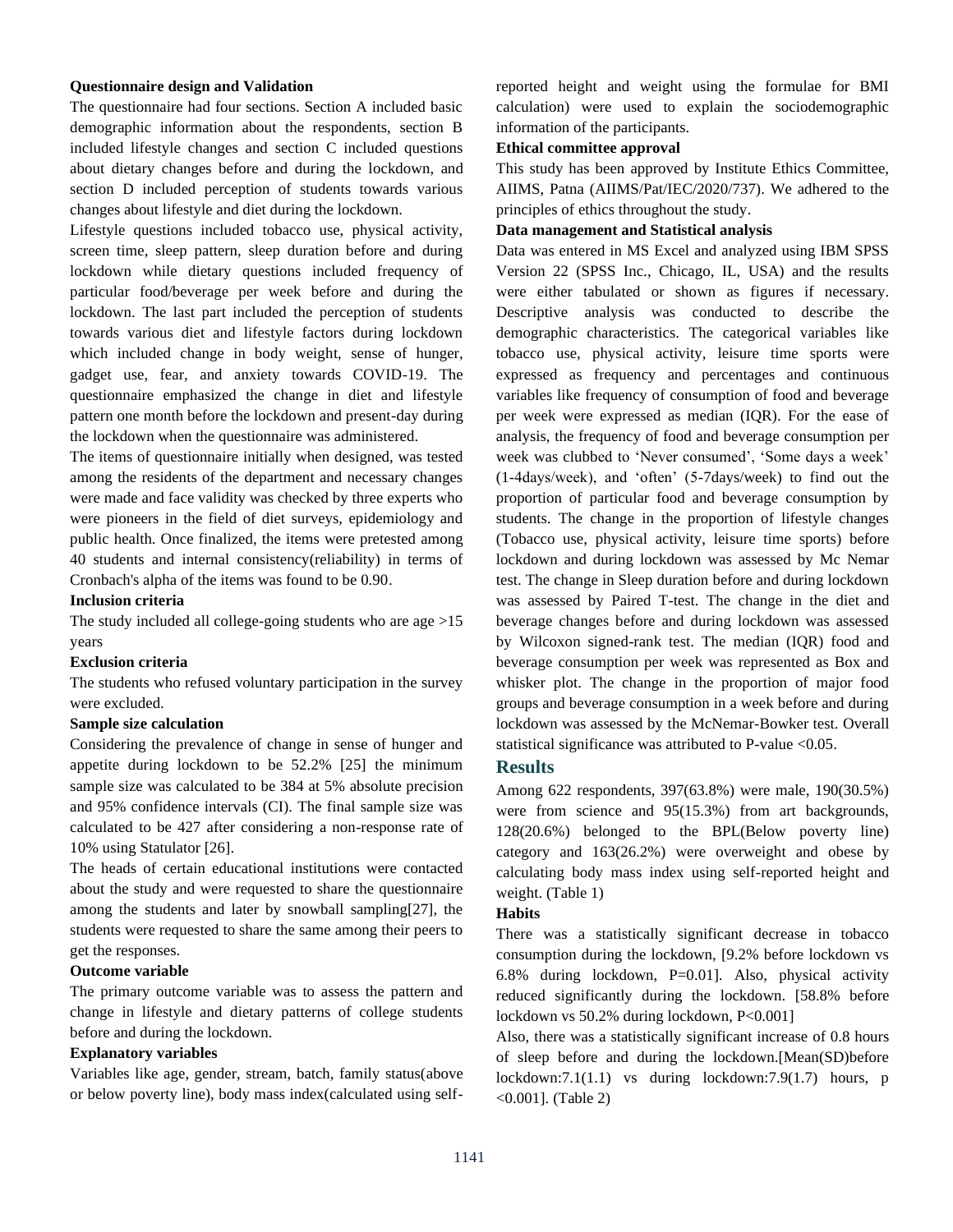## **Sleep Patterns**

Out of 622 students, 211(33.9%) had no change in the sleep pattern in lockdown compared to before lockdown. Almost half,  $310(49.8%)$  reported that they slept late in the night while 96(15.4%) had excessive daytime sleeping. A total of 144(21.8%) reported having interrupted sleep and 42(6.8%) had difficulty falling asleep due to fear of COVID-19. (Table 3). Overall sleep quality was reported to be very good by 261(42.1%) students and very bad by 30(4.8%).

#### **Gadgets use**

The median (IQR) screen time of students using gadgets during lockdown was 6(4-8) hours. Almost half, 331(53.2%) students used gadgets for ≥6hours (Screen time). Also, 240(38.6%) strongly agreed that their gadget dependence has increased during the lockdown.

## **Diet pattern**

The median number of days of consumption of major food groups before and during lockdown among the study group showed significant increase in the consumption of milk and milk products[Median(IQR) days/week-before lockdown: 3(1- 7) days; during lockdown:  $3(2-7)$ ,  $P<0.001$  and Fruits [Median(IQR) days/week -Before lockdown: 2(1-5): During lockdown:3(1-5), P<0.001], and decrease in Meat and Poultry[Median(IQR) days/week-before lockdown: 2(0- 3)days: During lockdown: 1(0-3) days, P<0.001],Junk food[Median(IQR) days/week-Before lockdown:1(0-2) days; During lockdown:0(0-2) days,  $P<0.001$ . There was no statistically significant difference in consumption of cereals [Median(IQR) days/week before and during: 3(1-7)days] and pulses[Median(IQR) days/week-before and during lockdown- $4(2-7)$  days].(Figure 1 and 2)

A 7% increase in the often(5-7days) consumption of milk and milk products was reported during lockdown [43.5%] compared to before the lockdown [36.5%], 6.3% increase in fresh fruits consumption [during lockdown:31.5% vs before lockdown: 25.2%], and decrease in often junk food consumption by 4% [during lockdown: 4.9% vs before lockdown: 9%].(Table 4)

A total of 206(33.1%) students reported a midnight craving for food.

## **Beverages**

A significant decrease in consumption of sugar sweetened beverages [Median(IQR) days/week- before lockdown: 1(0-3) days; during lockdown: 1(0-2) day, P<0.001] and increase in consumption of other beverages including kadha(herbal drink), warm water[Median(IQR) days/week of consumption :: before lockdown: 1(0-2) day(s) ; during lockdown: 2(0-5) days, P<0.001] was reported by the participants.The consumption of beverages such as coffee[(Median(IQR) days/week of consumption-before lockdown:  $0(0-2)$  day(s); during lockdown:  $0(0-3)$  days, P=0.3)] and tea[Median(IQR) days/week of consumption-before lockdown: 2(0-4) day(s) ; during lockdown: 2(0-4) days, P=0.2] were comparable before and during the lockdown.(Figure 3)

There was a statistically significant decrease in often consumption of sugar-sweetened beverages by 1% [before lockdown: 8.5% vs during lockdown: 7.5%, P=0.003] while consumption of other beverages like kadha/herbal drink, warm water has increased by 12.3% during the lockdown.[before lockdown: 14.8% vs during lockdown: 27.2%,P<0.001]. (Table 5)

Perception of students regarding various aspects in their life during lockdown

Nearly half, 307(49.4%) of the participants perceived an increase in body weight during the lockdown. Also, more than half, 349 (56.1%) reported having increased stress levels during the lockdown. Nearly half, 318 (51.1%) perceived that their food consumption has increased during the lockdown but only one-third, 202 (32.5%) felt that their sense of hungriness has increased. (Figure 4)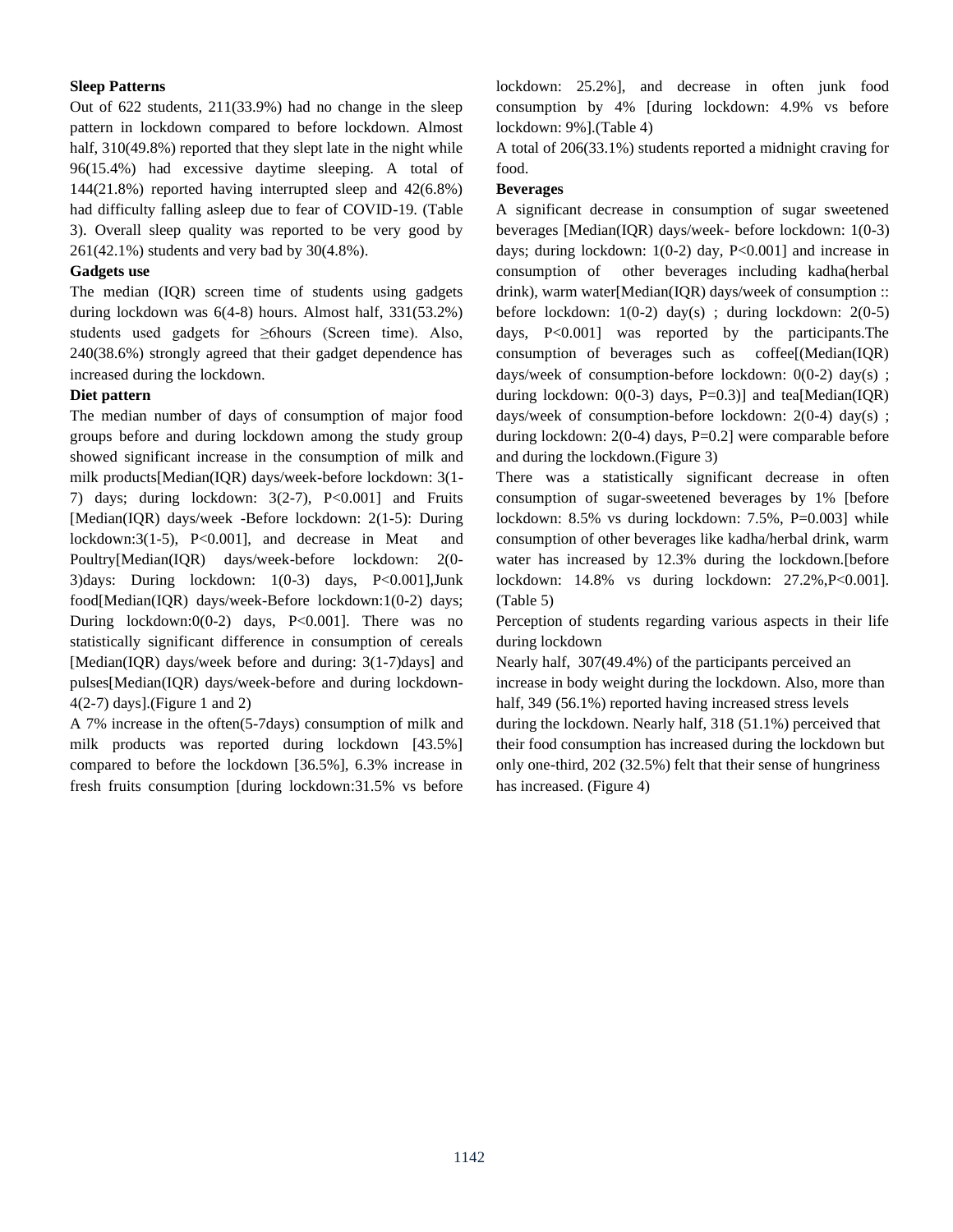# **Table 1. Sociodemographic details of the respondents (N=622)**

| <b>Variable</b>            | <b>Categories</b>        | $N(\%)$   |
|----------------------------|--------------------------|-----------|
| Age in years [Mean (SD)]   | 23.16(5.1)               |           |
| Gender                     | Female                   | 225(36.2) |
|                            | Male                     | 397(63.8) |
| <b>Stream of education</b> | Health & allied sciences | 297(47.7) |
|                            | Science & technology     | 190(30.5) |
|                            | Arts & commerce          | 95(15.3)  |
| Family status#             | $\mbox{APL}$             | 494(79.4) |
|                            | <b>BPL</b>               | 128(20.6) |
| <b>BMI*</b>                | Underweight              | 77(12.4)  |
|                            | Normal                   | 382(61.4) |
|                            | Overweight & obese       | 163(26.2) |

\*BMI-Body mass index calculated by self-reported height(cm) and weight (Kg) using formula Weight(kg)/Height(m)2

#APL-Above poverty line BPL-Below poverty line of Indian standrards [28] (self-reported)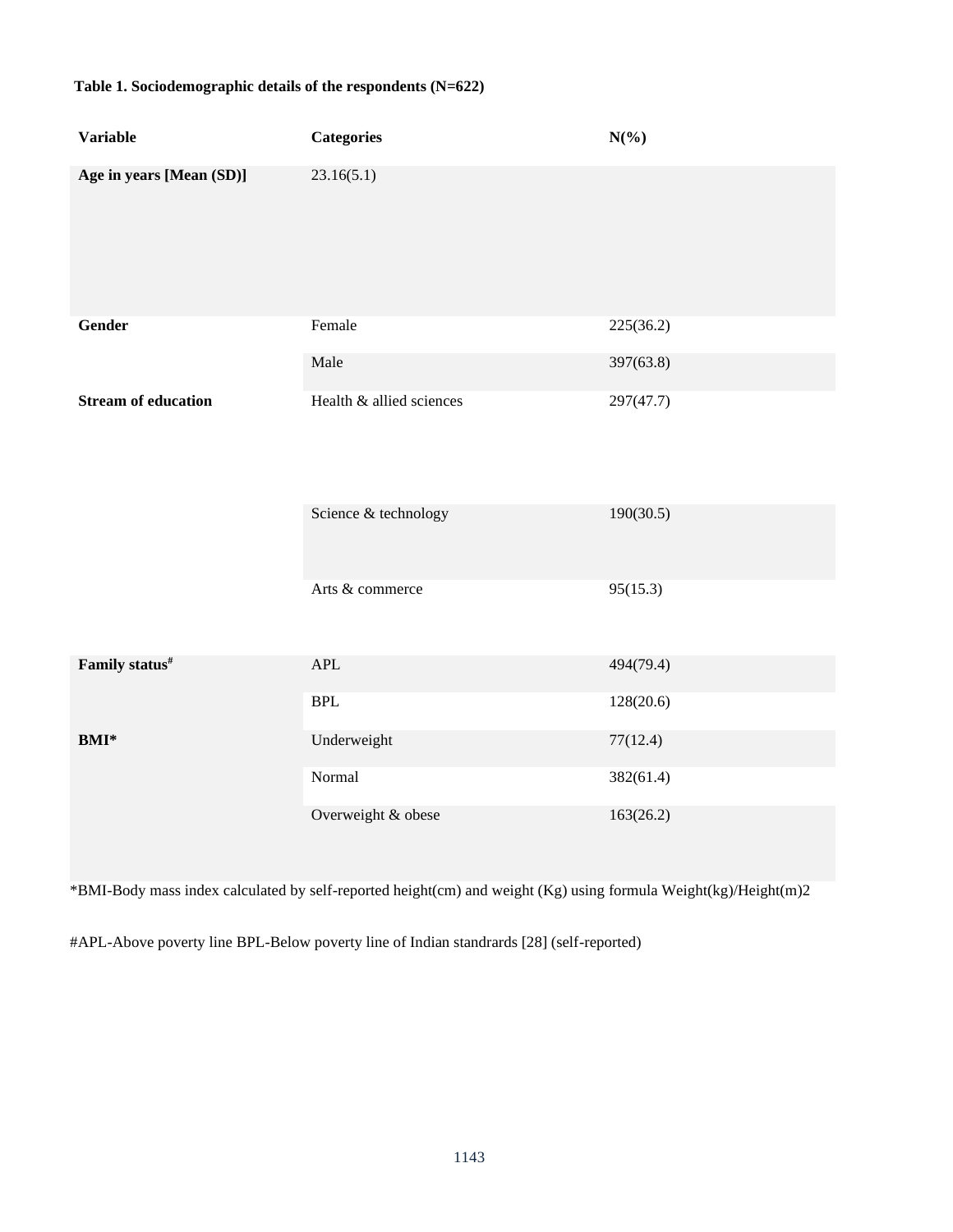# **Table 2. Lifestyle of Students before and during lockdown (N=622)**

| <b>Variable</b>                  | <b>Categories</b> | <b>Before</b>      | <b>During</b>      | P value         |
|----------------------------------|-------------------|--------------------|--------------------|-----------------|
|                                  |                   | Lockdown, $N(\% )$ | lockdown, $N(\% )$ |                 |
| <b>Tobacco use</b>               | N <sub>o</sub>    | 565(90.8)          | 580(93.2)          | $0.011*$        |
|                                  | Yes               | 57(9.2)            | 42(6.8)            |                 |
| Physical activities <sup>#</sup> | N <sub>o</sub>    | 256(41.2)          | 310(49.8)          | ${<}0.001*$     |
|                                  | Yes               | 366(58.8)          | 312(50.2)          |                 |
| Leisure<br>time<br><b>Sports</b> | No                | 281(45.2)          | 261(41.9)          | $0.2*$          |
|                                  | Yes               | 341(54.8)          | 361(58.1)          |                 |
| duration(in<br><b>Sleep</b>      |                   | 7.1(1.1)           | 7.9(1.7)           | $P = < 0.001**$ |
| Hours)                           |                   |                    |                    |                 |
| [Mean(SD)]                       |                   |                    |                    |                 |

# **Table 3. Sleep characteristics during Lockdown(N=622)**

| <b>Sleep attributes</b> |                                         | N   | $\frac{6}{6}$ |
|-------------------------|-----------------------------------------|-----|---------------|
| Sleep cycle             | Sleeping late night                     | 310 | 49.8          |
|                         | Waking up late                          | 167 | 26.8          |
|                         | Excessive daytime sleeping              | 96  | 15.4          |
| <b>Sleep pattern</b>    | Continuous                              | 444 | 71.4          |
|                         | Interrupted                             | 136 | 21.8          |
|                         | Difficult to fall asleep due to fear of |     |               |
|                         | COVID-19                                | 42  | 6.8           |
|                         | No change in the pattern                | 211 | 33.9          |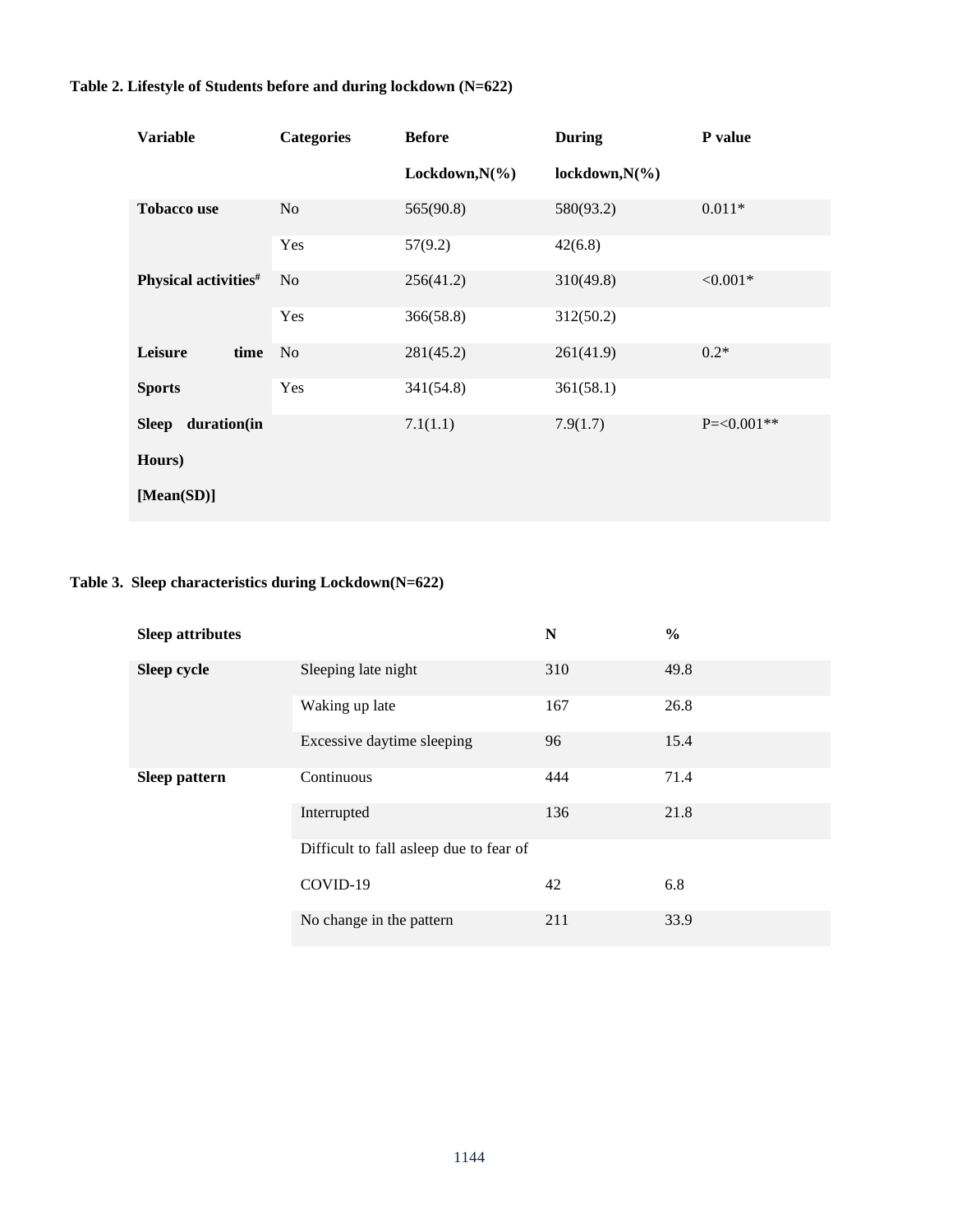| <b>Major Food group</b>           | Frequency (in a week) | $N(\%)$       | $N(\%)$       |                   |
|-----------------------------------|-----------------------|---------------|---------------|-------------------|
|                                   |                       | <b>Before</b> | <b>During</b> | <b>Difference</b> |
|                                   |                       | Lockdown(1)   | Lockdown(2)   | $(2-1)$           |
| <b>Cereals</b>                    | <b>Never</b>          | 64(10.3)      | 78(12.5)      | 14(2.2)           |
|                                   | Some days (1-4 days)  | 294(47.3)     | 275(44.2)     | $-19(3.1)$        |
|                                   | Often (5-7days)       | 264(42.4)     | 269(43.2)     | 5(0.08)           |
| <b>Pulses</b>                     | <b>Never</b>          | 20(3.2)       | 29(4.7)       | 9(1.5)            |
|                                   | Some days (1-4days)   | 311(50)       | 301(48.4)     | $-10(1.6)$        |
|                                   | Often(5-7days)        | 291(46.8)     | 292(46.9)     | $-1(0.01)$        |
| <b>Milk</b><br>and<br><b>Milk</b> | <b>Never</b>          | 60(9.6)       | 36(5.9)       | $-24(3.8)$        |
| products*                         | Some days (1-4days)   | 335(53.9)     | 315(50.6)     | $-20(3.2)$        |
|                                   | Often (5-7days)       | 227(36.5)     | 271(43.5)     | 44(7)             |
| Meat & Poultry*                   | <b>Never</b>          | 178(28.6)     | 219(35.3)     | 41(6.6)           |
|                                   | Some days (1-4days)   | 401(64.5)     | 359(57.7)     | $-42(6.7)$        |
|                                   | Often (5-7days)       | 43(6.9)       | 44(7)         | 1(0.01)           |
| Fruits*                           | <b>Never</b>          | 69(11)        | 58(9.3)       | $-11(1.8)$        |
|                                   | Some days (1-4days)   | 396(63.6)     | 368(59.2)     | $-28(4.5)$        |
|                                   | Often(5-7days)        | 157(25.2)     | 196(31.5)     | 39(6.3)           |
| <b>Vegetables</b>                 | <b>Never</b>          | 16(2.6)       | 18(2.9)       | 2(0.03)           |
|                                   | Some-days (1-4days)   | 298(47.9)     | 293(47.1)     | $-5(0.08)$        |
|                                   | Often (5-7days)       | 308(49.5)     | 311(50)       | 3(0.04)           |
| Processed Foods*                  | <b>Never</b>          | 155(24.9)     | 215(34.6)     | 60(9.6)           |
|                                   | Some days (1-4days)   | 373(59.9)     | 336(54)       | $-37(5.9)$        |
|                                   | Often (5-7days)       | 94(15.2)      | 71(11.4)      | $-23(3.7)$        |
| Junk Food*                        | <b>Never</b>          | 203(32.6)     | 322(51.8)     | $-119(19.1)$      |

# **Table 4. Distribution of study participants according to major food consumption before and during lockdown (N=622)**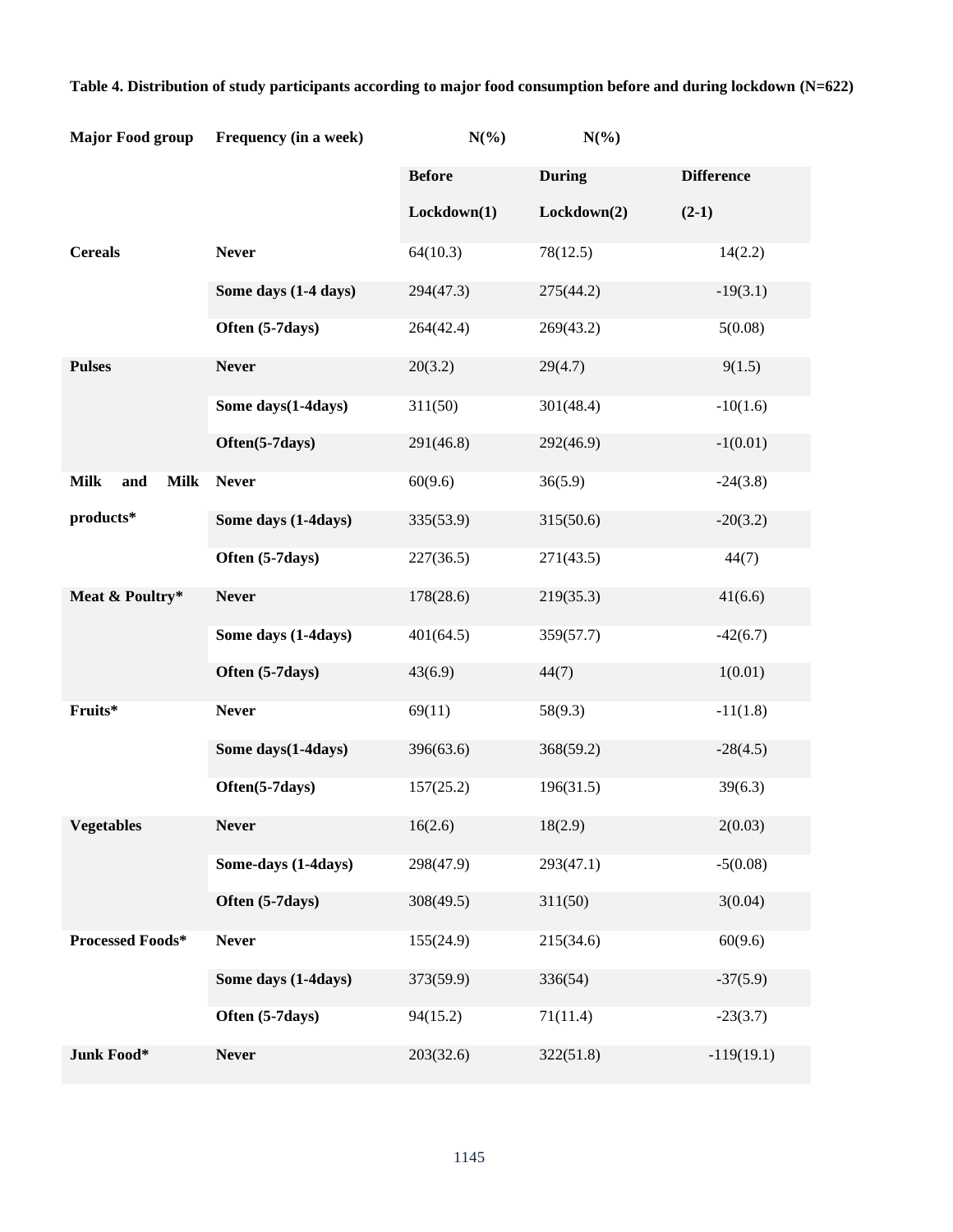| Some days (1-4days) | 363(58.4) | 269(43.3) | $-94(15.1)$ |
|---------------------|-----------|-----------|-------------|
| Often (5-7 days)    | 56(9)     | 31(4.9)   | $-25(4)$    |

\*Statistically significant by McNemar-Bowker test

# **Table 5. Distribution of study participants according to Beverage consumption before & during Lockdown (N=622)**

| <b>Beverage</b>        | Frequency (in a week) |               |               |                   |
|------------------------|-----------------------|---------------|---------------|-------------------|
|                        |                       | $N(\%)$       | $N(\%)$       |                   |
|                        |                       | <b>Before</b> | <b>During</b> | <b>Difference</b> |
|                        |                       | Lockdown(1)   | Lockdown(2)   | $(2-1)$           |
| <b>Coffee</b>          | <b>Never</b>          | 335(53.8)     | 361(58)       | 26(4.1)           |
|                        | Some days(1-4days)    | 244(39.3)     | 216(34.7)     | $-28(4.5)$        |
|                        | Often(5-7days)        | 43(6.9)       | 45(7.3)       | 2(0.3)            |
| Tea*                   | <b>Never</b>          | 196(31.5)     | 179(28.7)     | $-17(2.7)$        |
|                        | Some days(1-4days)    | 286(45.9)     | 293(47.1)     | 7(1.1)            |
|                        | Often(5-7days)        | 140(22.6)     | 150(24.2)     | 10(1.6)           |
| <b>Sugar-sweetened</b> | <b>Never</b>          | 229(36.8)     | 294(47.3)     | 65(10.5)          |
| beverages*             | Some days (1-4days)   | 340(54.7)     | 281(45.2)     | $-59(9.4)$        |
|                        | Often(5-7days)        | 53(8.5)       | 47(7.5)       | $-6(0.9)$         |
| <b>Others</b>          | <b>Never</b>          | 289(46.5)     | 157(25.2)     | $-132(2.1)$       |
| (Kadha/Herbal          | Some days(1-4days)    | 241(38.7)     | 296(47.6)     | 55(8.8)           |
| drink/Warm water)*     | Often(5-7days)        | 92(14.8)      | 169(27.2)     | 77(12.3)          |

\*Statistically significant by McNemar-Bowker test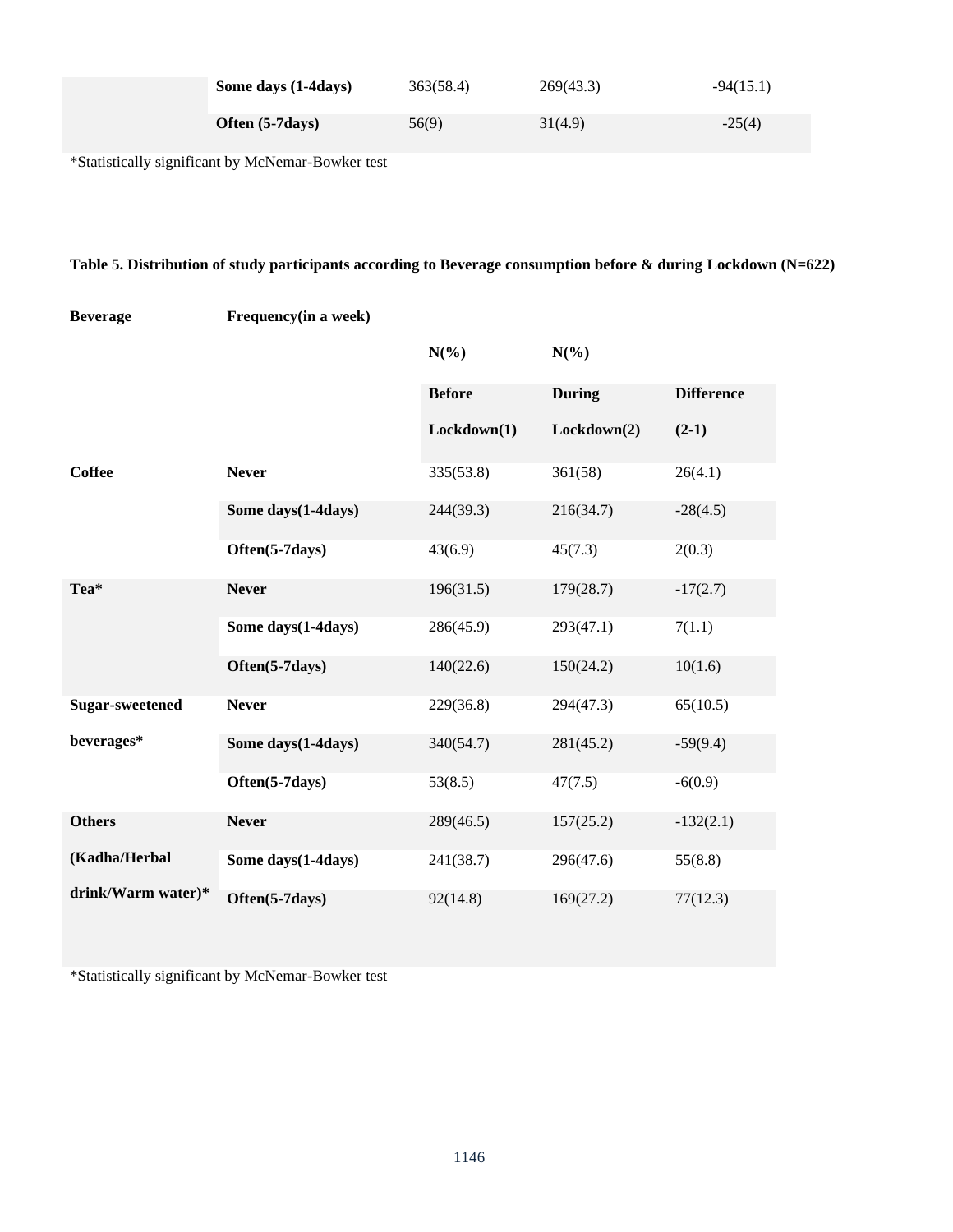

**Figure 1. Major food group consumption before & during lockdown (Median days consumption)**

Box-Whisker plot showing median consumption of major food articles in a week. Red denotes before<br>lockdown and Yellow during lockdown.Statistically significant difference (P <0.05) was seen in Fruit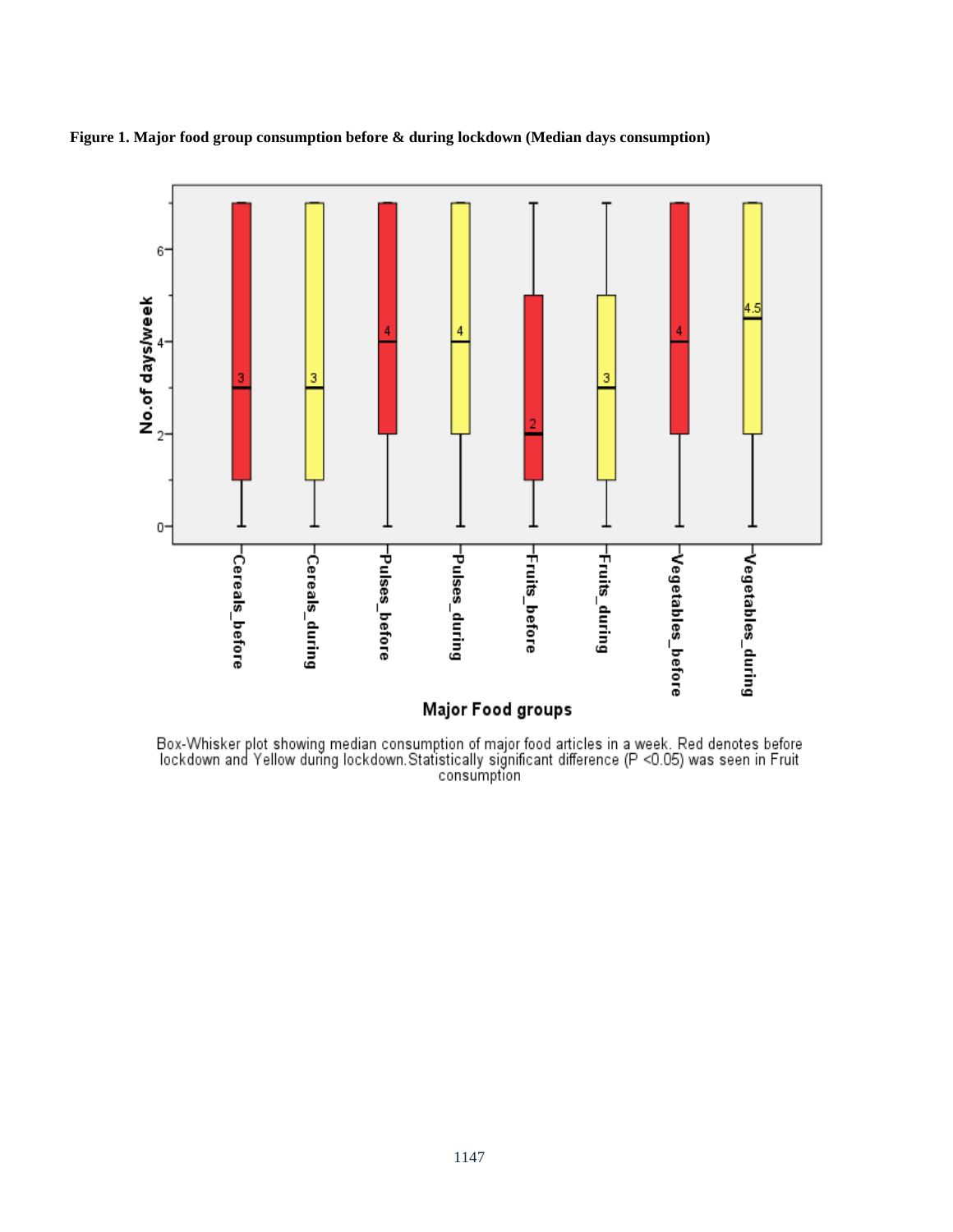



Box-Whisker plot showing median consumption of other food groups in a week. Red denotes before<br>Iockdown and Yellow during lockdown.Statistically significant(P<0.05) difference was seen in Meat &<br>Poultry, Junk food consumpt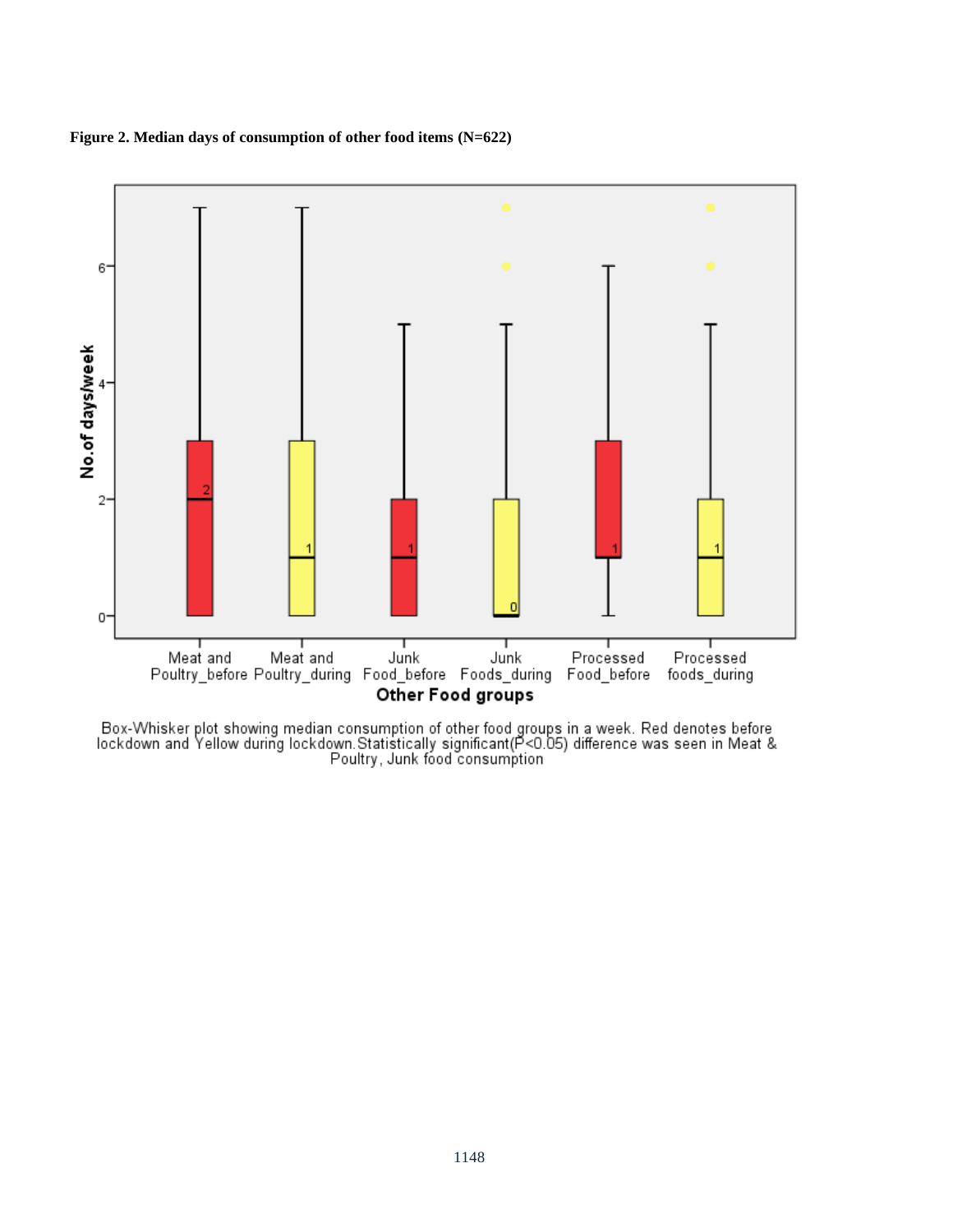

## **Figure 3. Beverage consumption before and during lockdown(Median days of consumption)**

Box-Whisker plot showing median consumption of beverages in a week. Red denotes before lockdown<br>and Yellow during lockdown.Statistically significant(P<0.05) difference was seen in Other Beverage<br>consumption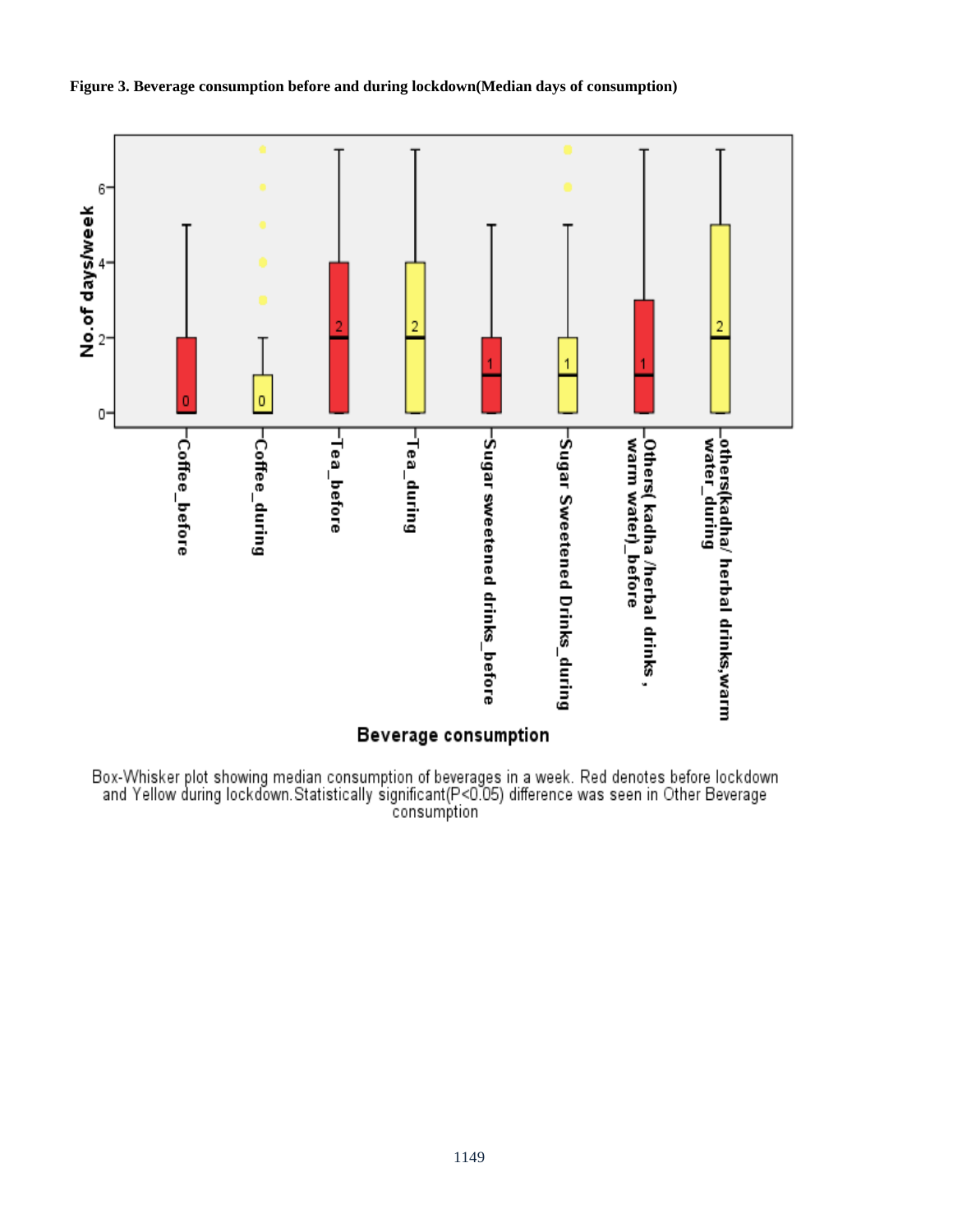

## **Figure 4. Perception of students regarding various aspects(N=622)**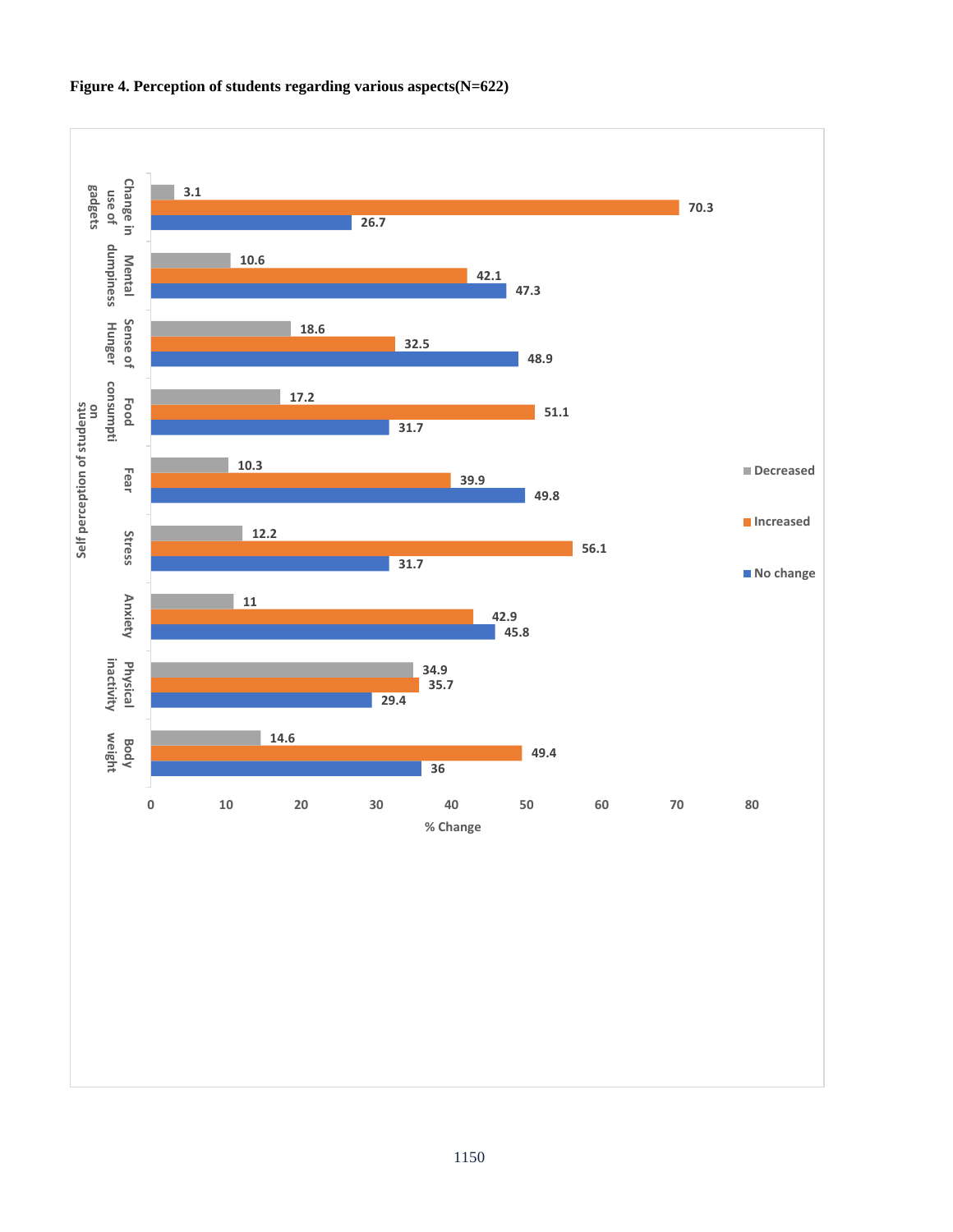## **Discussion**

The strict efforts to prevent the spread of the disease, such as social distancing, work from home, school closures, and home isolation/quarantine measures, have a severe impact on human physical and psychological well-being [29].

## **Lifestyle changes during lockdown**

#### **Habits and physical activity**

In our study among 622 university students, we saw a significant decrease in the use of tobacco products from 9.2% before lockdown to 6.8% during the lockdown. Similar results were reported in a survey from Italy done during the lockdown [25]. This may be due to the availability of only essential services during the lockdown. Also, our study reported a significant decrease in physical activity from 58.8% before lockdown to 50.2% during the lockdown which was similar to a study by Xiang et al.[30] Nevertheless, our study showed that around half the participants were yet physically active during the lockdown. Another study from the Euromerican population and on Polish adults also showed that more than half (57%) individuals were physically active during the confinement period [31,32]. On the contrary, a study from Italy showed no significant difference in physical activity before and during confinement [25]. This could be attributed to home confinements and the closure of gyms and public parks. Although home workouts with online training are getting popularized, still it took time for people to adapt to this new mode of training for physical activities. As per WHO, moderate-vigorous exercise for at least 150 min per week or a maximum of 5 days per week is recommended [33], our study highlighted that around one third followed physical activity daily and around half followed for almost every day (4-5 days/week) during lockdown which is alarming. This result was better compared to a study from South America who showed only 5.7% of adults were physically active daily and just 25% were for 3-6 days a week [31]. According to research, strong psychological health, a balanced diet, and a healthy lifestyle are critical during pandemics to help the body's immune system cope with infections like COVID-19 [34,35]. WHO Europe released guidelines and recommendations for healthy eating and staying physically active during lockdowns and home self-quarantine [36].

On calculating the BMI using self-reported weight and height, we found that around 26% of students were in the overweight and obese category (BMI >25 Kg/m2) while a survey from the UK showed that more than half the participants (57%) were in this category and they reported that high BMI was independently associated with lower physical activity [16].

#### **Sleep pattern**

In this study, the participants slept more during lockdown (7.9 hours) as compared to before the lockdown (7.1hrs), and

around one-fourth reported waking up late in the morning. A similar finding of about 25-30min increase in night-time sleep and average wake time shift by 30-40 min was reported in a study in the USA [29] and 10% increase in sleeping between 7-9hrs during the lockdown from a university of Iraq [37] which is explained by educational institute shutdown and online mode of classes during lockdown which cut down the traveling time and needs to get up early. Nearly one-fifth (21.8%) of students reported that their sleep pattern was interrupted and one-third (33.9%) noticed no change in sleep which is more compared to a study from Poland which reported no sleep change in around 20% of students [38].

#### **Gadget use**

Nearly more than half (53.2%) of the students reported screen time of  $>$ 6hours with median(IQR) being 6(4-8) hours in a typical day while Gorincka et al. reported around 40% of students had a screen time of around 4-8 hours.[32] Xiang et al. reported that an increase in screen time of 1730 min/week was seen during the lockdown [30].

## **Dietary changes during lockdown Food consumption**

In our study, the median (IQR) consumption of cereals and pulses per week before and during lockdown remains the same while there was a significant increase in consumption of fruits, milk, and dairy products during the lockdown and a significant decrease in the consumption of meat and poultry, processed food, and junk food during the lockdown as compared to before lockdown. This could be explained by the fact that rice and wheat are the staple food of East India and so there is no change in consumption before and during lockdown while health-conscious crowd during the COVID-19 pandemic consumed more fruits as there was in news during lockdown that Vitamin C rich fruits help boost immunity and helps fight against the disease [39]. The availability of essential food articles during lockdown explains the decrease in consumption of meat and poultry, junk, and processed food items. A study from Romania and France reported the dietary changes from many countries including France, the USA, China, Italy, Greece showed that there was an increase in consumption of refined sugars and processed food initially during the lockdown but subsequently, there was an increase in fresh food and home-made food consumption including salads and hot beverages [40,41]. Contrarily, a review from Saudi Arabia showed that there is an increased number of meals and unhealthy food such as fast food, sweets and chocolates, carbonated drinks processed meat, and reduced fruits and vegetable consumption during COVID-19 confinement [17].

In our study around one-third of the participants (31.5%) consumed fresh fruits and nearly half (50%) consumed vegetables for at least 5-7 days a week which is marked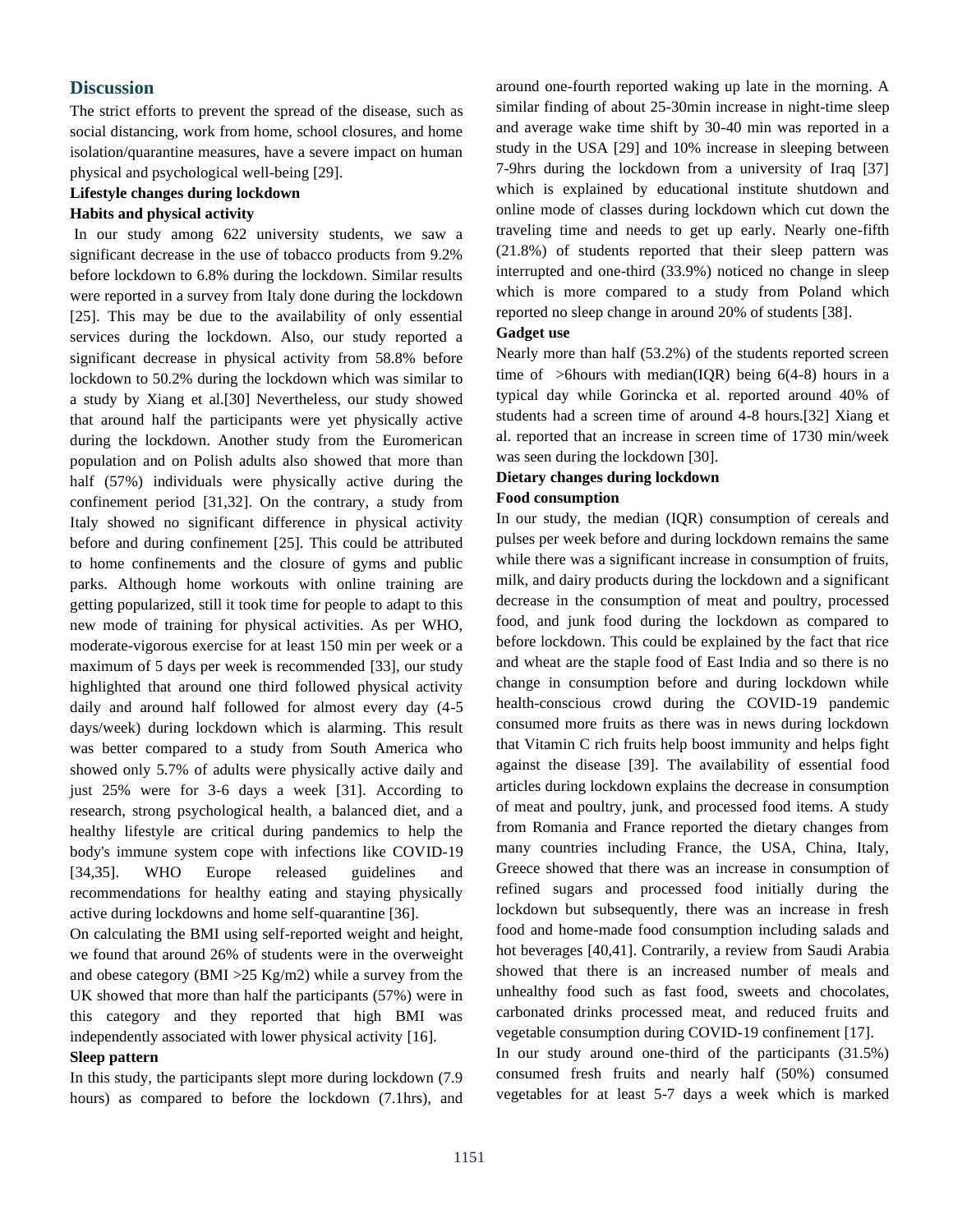important norm by the WHO on the consumption of fresh fruits and vegetables to stay healthy and for prevention of NCD [42]. Another cross-sectional study from southern Spain showed that around 60% of participants of age 18-35 years consumed fresh fruits and vegetables daily [43]. Almost 43% of participants consumed cereals, milk and milk products daily which is less compared to a survey in Italy where 64% of participants consumed one portion of cereals daily and around 45% consumed milk and milk products daily [25].

#### **Beverage consumption**

Our study highlighted the increase in consumption of other beverages like Kadha (herbal drinks/hot beverages), warm water in lockdown as compared to before, and little but not significant increase in consumption of sugar-sweetened beverages with no change in coffee and tea consumption before and during the lockdown. Marty et al. also showed the increased consumption of sugar/sweet-tasting beverages [44]. Almost 7% drank coffee and sugar-sweetened beverages (SSB) each and 24% drank tea often(5-7days/week) during the lockdown. While a survey among the youth of China revealed that around 75% drank SSB, around 14% drank coffee and 17% drank tea during home confinement [45].

## **Perception about food consumption and weight gain during lockdown**

Nearly half the participants (49.5%) felt that they have gained weight during lockdown which was supported by the fact that around 51% felt that their food consumption was increased and about 35% reported an increase in physical inactivity and sense of hunger. A systematic review and meta-analysis from Taiwan showed that lockdown was associated with significant weight gain. (OR 1.93, 95% CI 1.10-1.37) [46]. A study from Southern Spain showed that nearly two-thirds (64%) perceived weight gain and 45% felt reduced physical activities during the lockdown [43] while the findings from Enrique-Martinez et al. were similar to our study in terms of perception of weight gain [31].

It has been reported that stressful situations like pandemics affect the lifestyle and diet of people both positively and negatively [14,47]. Since a balanced diet is an important determinant of the health of an individual [48], these positive and negative changes may have a longer impact than expected on the lives of youths. With the recurrence and subsequent waves of the COVID-19 pandemic, more frequent lockdowns are inevitable and so it is imperative to follow recommended diet and lifestyle policies to prevent a negative health impact.

## **Limitation of the study**

This is a self-administered online survey and so self-reported bias couldn't be ruled out. Also, there may be chances of recall bias which couldn't be eliminated due to study design. Snowball sampling is likely to have resulted in a biased sample. Also, physical activity as metabolic equivalent of task (MET) minutes was not calculated in our study. Other sensitive indicators of nutrition such as Waist hip ratio and the number of servings/day and quantity of particular food group intake were not ascertained in the present study.

## **Conclusion**

The present study highlighted significant changes in the lifestyle and dietary pattern of university students due to the impact of COVID-19 lockdown. Positive impacts were that there was a significant decrease in the consumption of tobacco products, increase in frequency and proportion of fresh fruits consumption, decrease in the frequency of meat and poultry products, junk food, and sugar-sweetened beverages intake, and increased consumption of herbal drinks and warm water during the lockdown. The observed negative impacts of lockdown were a decrease in physical activity level as per WHO recommendation to prevent NCD and frequency of consumption of milk and milk products, whereas there was a significant increase in sleep duration and use of electronic gadgets.

#### **Future scope of the study**

Since the COVID-19 pandemic is ongoing and so future lockdowns are expected to happen to curb the spread of the virus, a more comprehensive study is planned if at all Omicron third wave is declared in India.

#### **What is already known on this topic?**

Very few studies from this part of the country have emphasized on impacts of lockdown on the lifestyle and diet pattern of students.

#### **What this study adds:**

The pattern and change in lifestyle habits and diet of college students before and during the lockdown. This data can be used to educate and create awareness among young students and youth to highlight the effects of lockdown on health.

#### **Acknowledgement**

We would acknowledge heads of various educational institutes for sharing the questionnaire among their university students. **Authors' contribution**

Conceptualization: SKN, BNN Data curation: RR,NC Data analysis: RR Methodology: SKN, BNN ,RR, SP, CMS Supervision: SKN, BNN, SP; Writing-original draft: RR,NC; Writing-review and editing and final approval : All authors **Competing interests**

## There is no conflict of interest between any of the authors. **Source of Support:**

No financial support was received for the present study from any of the public, commercial, or not-for-profit sector agencies.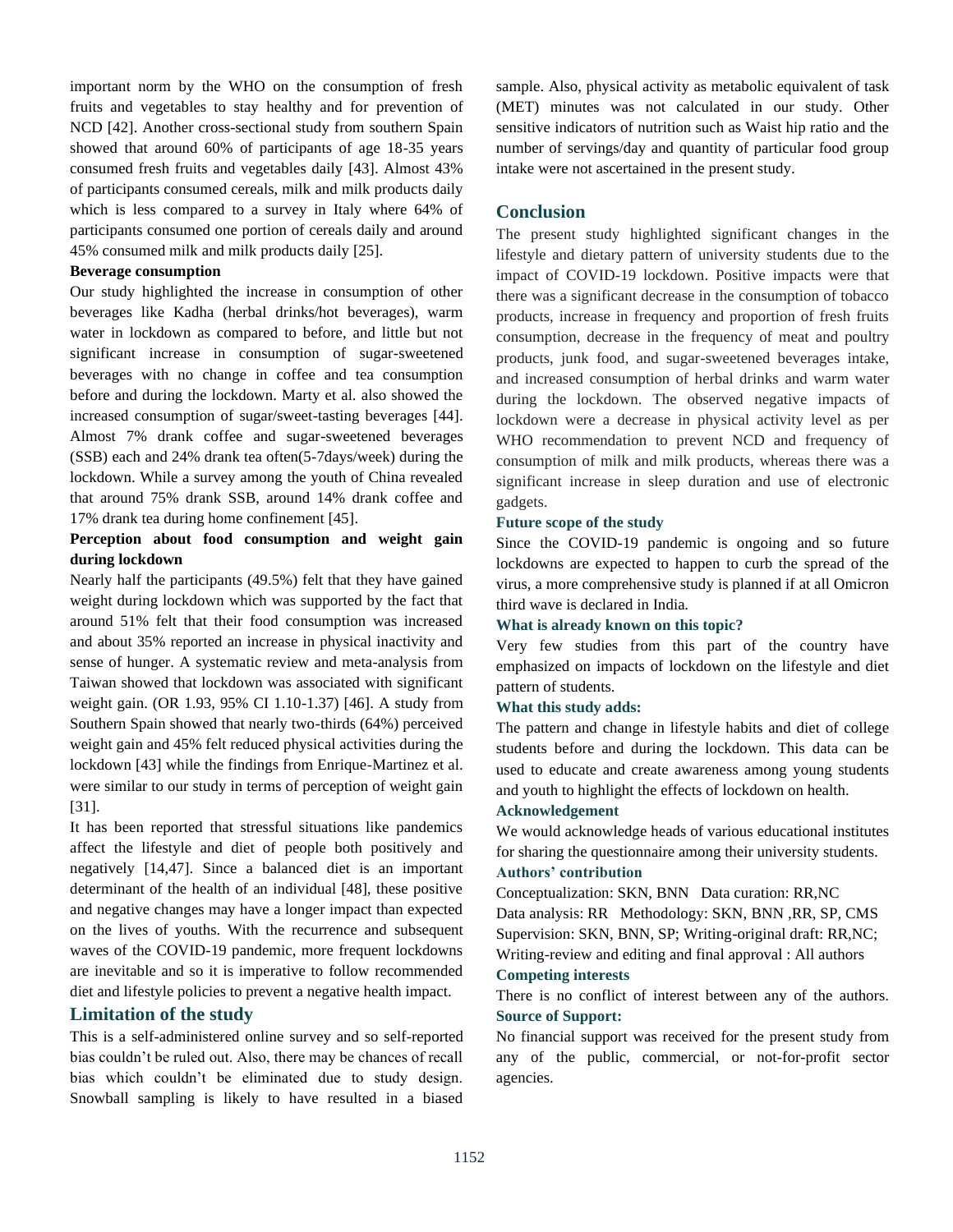## **Authors' affiliations:**

1-6Department of Community and Family medicine, All India Institute of Medical Sciences, Patna, India

## **References**

1. WHO Director-General's opening remarks at the media briefing on COVID-19 - 11 March 2020 . [ online] 2020. [cited 2021 Nov 4]. Available from URL: [https://www.who.int/director-general/speeches/detail/who](https://www.who.int/director-general/speeches/detail/who-director-general-s-opening-remarks-at-the-media-briefing-on-covid-19---11-march-2020)[director-general-s-opening-remarks-at-the-media-briefing-on](https://www.who.int/director-general/speeches/detail/who-director-general-s-opening-remarks-at-the-media-briefing-on-covid-19---11-march-2020)[covid-19---11-march-2020](https://www.who.int/director-general/speeches/detail/who-director-general-s-opening-remarks-at-the-media-briefing-on-covid-19---11-march-2020)

2. Singh KD, Goel V, Kumar H, Gettleman J. India, Day 1: World's Largest Coronavirus Lockdown Begins. The New York Times [ online] 2020. [cited 2021 Jun 1]. Available from URL : [https://www.nytimes.com/2020/03/25/world/asia/india](https://www.nytimes.com/2020/03/25/world/asia/india-lockdown-coronavirus.html)[lockdown-coronavirus.html](https://www.nytimes.com/2020/03/25/world/asia/india-lockdown-coronavirus.html)

3. Rath RS, Dixit AM, Koparkar AR, Kharya P, Joshi HS. COVID-19 pandemic in India: A Comparison of pandemic pattern in Selected States. Nepal J Epidemiol 2020;10:856-64. <https://doi.org/10.3126/nje.v10i2.28960>

PMid:32874699 PMCid:PMC7423401

4. Covid-19 Second Wave: Here's a list of states that have imposed lockdowns. [ online] 2021. [cited 2021 Dec 1]. Available from URL: [https://indianexpress.com/article/india/covid-19-second-wave-](https://indianexpress.com/article/india/covid-19-second-wave-heres-a-list-of-states-that-have-imposed-lockdowns-7306634/)

[heres-a-list-of-states-that-have-imposed-lockdowns-7306634/](https://indianexpress.com/article/india/covid-19-second-wave-heres-a-list-of-states-that-have-imposed-lockdowns-7306634/)

5. Hall G, Laddu DR, Phillips SA, Lavie CJ, Arena R. A tale of two pandemics: How will COVID-19 and global trends in physical inactivity and sedentary behavior affect one another? Prog Cardiovasc Dis. 2021 Jan-Feb;64:108-110.

<https://doi.org/10.1016/j.pcad.2020.04.005>

PMid:32277997 PMCid:PMC7194897

6. Asim M, Teijlingen E van, Sathian B. Coronavirus Disease (COVID-19) and the risk of Post-Traumatic Stress Disorder: A mental health concern in Nepal. Nepal J Epidemiol 2020;10:841-4.

## <https://doi.org/10.3126/nje.v10i2.29761>

PMid:32874697 PMCid:PMC7423405

7. Kohl HW, Craig CL, Lambert EV, Inoue S, Alkandari JR, Leetongin G, et al. The pandemic of physical inactivity: global action for public health. Lancet 2012;380:294-305. [https://doi.org/10.1016/S0140-6736\(12\)60898-8](https://doi.org/10.1016/S0140-6736(12)60898-8)

8. Physical activity. [Internet]. [cited 2022 Feb 27]. Available from URL: [https://www.who.int/westernpacific/health](https://www.who.int/westernpacific/health-topics/physical-activity)[topics/physical-activity](https://www.who.int/westernpacific/health-topics/physical-activity)

9. Rundle AG, Park Y, Herbstman JB, Kinsey EW, Wang YC. COVID-19-Related School Closings and Risk of Weight Gain Among Children. Obesity 2020;28:1008-9.

## <https://doi.org/10.1002/oby.22813>

PMid:32227671 PMCid:PMC7440663

10. Poobalan AS, Aucott LS, Precious E, Crombie IK, Smith WCS. Weight loss interventions in young people (18 to 25 year olds): a systematic review. Obes Rev 2010;11:580-92. <https://doi.org/10.1111/j.1467-789X.2009.00673.x> PMid:19874531

11. Poobalan AS, Aucott LS, Clarke A, Smith WCS. Diet behaviour among young people in transition to adulthood (1825 year olds): a mixed method study. Health Psychol Behav Med 2014;2:909-28.

<https://doi.org/10.1080/21642850.2014.931232> PMid:25750826 PMCid:PMC4346025

12. Moynihan AB, van Tilburg WAP, Igou ER, Wisman A,

Donnelly AE, Mulcaire JB. Eaten up by boredom: consuming food to escape awareness of the bored self. Front Psychol 2015;6:369.

<https://doi.org/10.3389/fpsyg.2015.00369>

PMid:25883579 PMCid:PMC4381486

13. Ammar A, Brach M, Trabelsi K , et al. Effects of COVID-19 Home Confinement on Eating Behaviour and Physical Activity: Results of the ECLB-COVID19 International Online Survey. Nutrients 2020 May 28;12(6):1583.

14. Bennett G, Young E, Butler I, Coe S. The Impact of Lockdown During the COVID-19 Outbreak on Dietary Habits in Various Population Groups: A Scoping Review. Front Nutr. 2021 Mar 4;8:626432.

<https://doi.org/10.3389/fnut.2021.626432>

PMid:33748175 PMCid:PMC7969646

15. Touyz S, Lacey H, Hay P. Eating disorders in the time of COVID-19. J Eat Disord 2020;8:19.

<https://doi.org/10.1186/s40337-020-00295-3>

PMid:32337045 PMCid:PMC7170399

16. Robinson E, Boyland E, Chisholm A, et al. Obesity, eating behavior and physical activity during COVID-19 lockdown: A study of UK adults. Appetite 2021;156:104853.

<https://doi.org/10.1016/j.appet.2020.104853>

PMid:33038479 PMCid:PMC7540284

17. Alamri ES. Effects of COVID-19 home confinement on eating behavior: A review. J Public Health Res 2021;10:2088. <https://doi.org/10.4081/jphr.2021.2088>

# PMid:34585555 PMCid:PMC8490948

18. Rawat D, Dixit V, Gulati S, Gulati S, Gulati A. Impact of COVID-19 outbreak on lifestyle behaviour: A review of studies published in India. Diabetes Metab Syndr 2021;15:331-6.

## <https://doi.org/10.1016/j.dsx.2020.12.038>

PMid:33493852 PMCid:PMC7837201

19. Aiswarya A, Bhagya D. Effect of Covid 19 lockdown on the lifestyle and dietary diversity of women handloom workers. Clin Epidemiol Glob Health 2021;12:100856.

<https://doi.org/10.1016/j.cegh.2021.100856>

## PMid:34545346 PMCid:PMC8443388

20. Madan J, Blonquist T, Rao E, et al. Effect of COVID-19 Pandemic-Induced Dietary and Lifestyle Changes and Their Associations with Perceived Health Status and Self-Reported Body Weight Changes in India: A Cross-Sectional Survey. Nutrients 2021;13:3682.

## <https://doi.org/10.3390/nu13113682>

PMid:34835938 PMCid:PMC8620355

21. Chopra S, Ranjan P, Singh V, et al. Impact of COVID-19 on lifestyle-related behaviours- a cross-sectional audit of responses from nine hundred and ninety-five participants from India. Diabetes Metab Syndr 2020;14:2021-30.

<https://doi.org/10.1016/j.dsx.2020.09.034>

PMid:33099144 PMCid:PMC7537601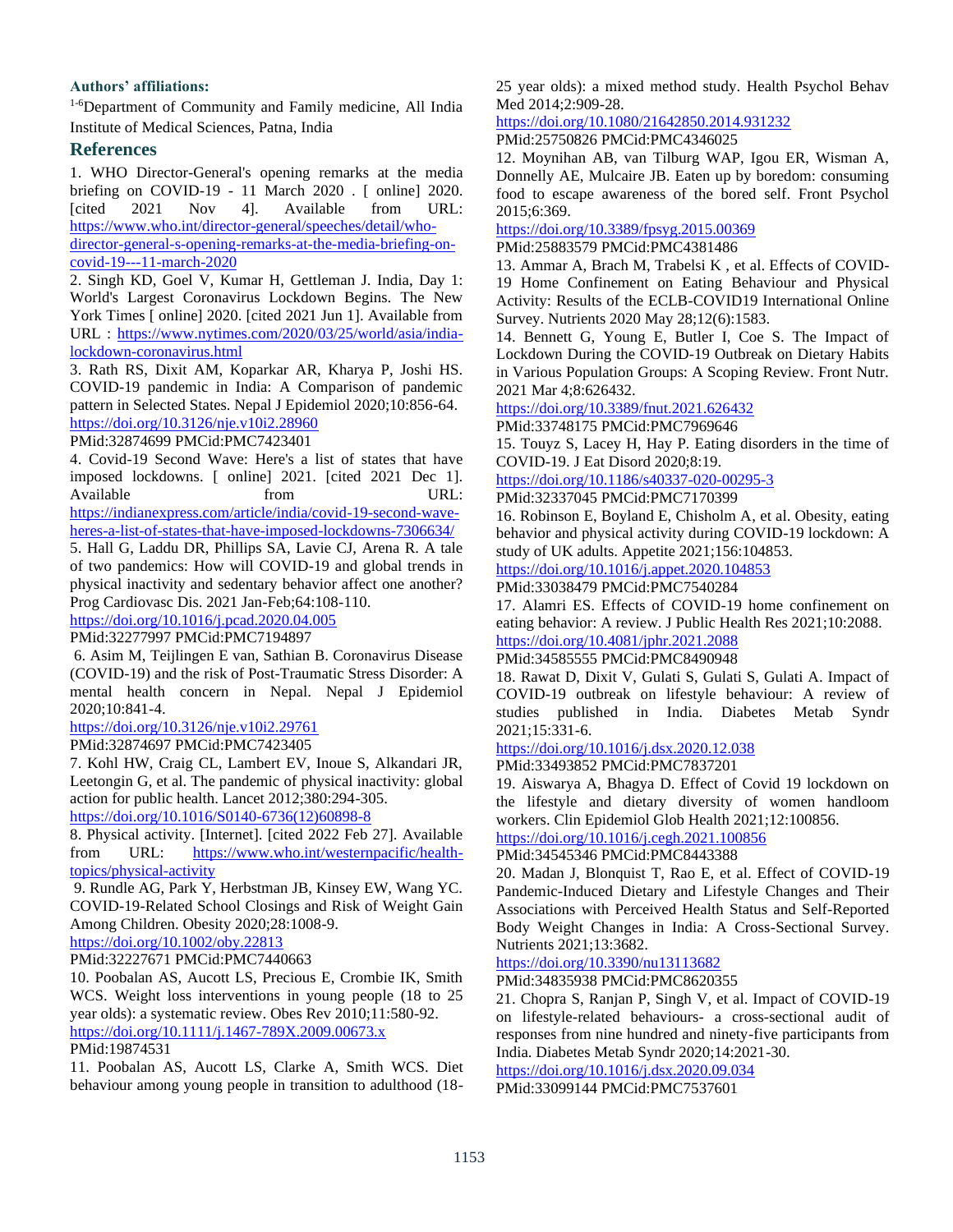22. Rajesh Kumar R, Dhanaraj S, Saini R, Kumari P, Roy P, Paul S. Impacts on dietary habits and health of Indian population during COVID-19 lockdown. Int Public Health J 2020;7:38-50.

## <https://doi.org/10.17511/ijphr.2020.i06.01>

23. Regmi PR, Waithaka E, Paudyal A, Simkhada P, van Teijlingen E. Guide to the design and application of online questionnaire surveys. Nepal J Epidemiol 2016;6:640-4.

<https://doi.org/10.3126/nje.v6i4.17258>

PMid:28804676 PMCid:PMC5506389

24. Google Forms [Internet]. [cited 2022 Feb 26];Available from[: https://docs.google.com/forms/u/0/?tgif=d](https://docs.google.com/forms/u/0/?tgif=d)

25. Di Renzo L, Gualtieri P, Pivari F, et al. Eating habits and lifestyle changes during COVID-19 lockdown: an Italian survey. J Transl Med 2020;18:229.

<https://doi.org/10.1186/s12967-020-02399-5>

PMid:32513197 PMCid:PMC7278251

26. Singh ND and M. Sample Size Calculator for Estimating a Proportion [Internet]. [cited 2021 Feb 16];Available from: <http://statulator.com/SampleSize/ss1P.html>

27. Blog F. Snowball Sampling Guide: Types, Examples, Pros & Cons [Internet]. [cited 2022 Mar 19]; Available from: [https://www.formpl.us/blog/https//www.formpl.us/blog/snowb](https://www.formpl.us/blog/https/www.formpl.us/blog/snowball-sampling) [all-sampling](https://www.formpl.us/blog/https/www.formpl.us/blog/snowball-sampling)

28. Department of Food and Public Distribution, India [online 2014]. [cited 2022 Feb 25]. Available from URL: <https://dfpd.gov.in/index.htm>

29. Giuntella O, Hyde K, Saccardo S, Sadoff S. Lifestyle and mental health disruptions during COVID-19. PNAS. February 10, 2021; 118 (9) e2016632118

<https://doi.org/10.1073/pnas.2016632118>

PMid:33571107 PMCid:PMC7936339

30. Xiang M, Zhang Z, Kuwahara K. Impact of COVID-19 pandemic on children and adolescents' lifestyle behavior larger than expected. Prog Cardiovasc Dis 2020;63:531-2.

<https://doi.org/10.1016/j.pcad.2020.04.013>

## PMid:32360513 PMCid:PMC7190470

31. Enriquez-Martinez OG, Martins MCT, Pereira TSS, et al. Diet and Lifestyle Changes During the COVID-19 Pandemic in Ibero-American Countries: Argentina, Brazil, Mexico, Peru, and Spain. Front Nutr 2021;8:257.

<https://doi.org/10.3389/fnut.2021.671004>

PMid:34150828 PMCid:PMC8206276

32. Górnicka M, Drywień ME, Zielinska MA, Hamułka J. Dietary and Lifestyle Changes During COVID-19 and the Subsequent Lockdowns among Polish Adults: A Cross-Sectional Online Survey PLifeCOVID-19 Study. Nutrients. 2020 Aug 3;12(8):2324.

<https://doi.org/10.3390/nu12082324>

PMid:32756458 PMCid:PMC7468840

33. Stay physically active during self-quarantine [Internet]. [cited 2021 Nov 26]. Available from URL: [https://www.euro.who.int/en/health-topics/health-](https://www.euro.who.int/en/health-topics/health-emergencies/coronavirus-covid-19/publications-and-technical-guidance/noncommunicable-diseases/stay-physically-active-during-self-quarantine)

[emergencies/coronavirus-covid-19/publications-and-technical](https://www.euro.who.int/en/health-topics/health-emergencies/coronavirus-covid-19/publications-and-technical-guidance/noncommunicable-diseases/stay-physically-active-during-self-quarantine)[guidance/noncommunicable-diseases/stay-physically-active](https://www.euro.who.int/en/health-topics/health-emergencies/coronavirus-covid-19/publications-and-technical-guidance/noncommunicable-diseases/stay-physically-active-during-self-quarantine)[during-self-quarantine](https://www.euro.who.int/en/health-topics/health-emergencies/coronavirus-covid-19/publications-and-technical-guidance/noncommunicable-diseases/stay-physically-active-during-self-quarantine)

34. Calder PC. Nutrition, immunity and COVID-19. BMJ Nutr Prev Health. 2020 May 20;3(1):74-92.

<https://doi.org/10.1136/bmjnph-2020-000085>

PMid:33230497 PMCid:PMC7295866

35. Zhang L, Liu Y. Potential interventions for novel coronavirus in China: A systematic review. J Med Virol 2020;92:479-90.

<https://doi.org/10.1002/jmv.25707>

PMid:32052466 PMCid:PMC7166986

36. Food and nutrition tips during self-quarantine [Internet]. [cited 2021 Nov 26]. Available from URL: [https://www.euro.who.int/en/health-topics/health-](https://www.euro.who.int/en/health-topics/health-emergencies/coronavirus-covid-19/publications-and-technical-guidance/food-and-nutrition-tips-during-self-quarantine)

[emergencies/coronavirus-covid-19/publications-and-technical](https://www.euro.who.int/en/health-topics/health-emergencies/coronavirus-covid-19/publications-and-technical-guidance/food-and-nutrition-tips-during-self-quarantine)[guidance/food-and-nutrition-tips-during-self-quarantine](https://www.euro.who.int/en/health-topics/health-emergencies/coronavirus-covid-19/publications-and-technical-guidance/food-and-nutrition-tips-during-self-quarantine)

37. Galali Y. The impact of COVID-19 confinement on the eating habits and lifestyle changes: A cross sectional study. Food Sci Nutr 2021;9:2105-13.

<https://doi.org/10.1002/fsn3.2179>

PMid:33821183 PMCid:PMC8014478

38. Fila-Witecka K, Senczyszyn A, Kołodziejczyk A, et al. Lifestyle Changes among Polish University Students during the COVID-19 Pandemic. Int J Environ Res Public Health 2021;18:9571.

<https://doi.org/10.3390/ijerph18189571>

PMid:34574496 PMCid:PMC8469884

39. Hemilä H, de Man AME. Vitamin C and COVID-19. Front Med 2021;7:1013.

<https://doi.org/10.3389/fmed.2020.559811>

PMid:33537320 PMCid:PMC7848027

40. Filip R, Anchidin-Norocel L, Gheorghita R, Savage WK, Dimian M. Changes in Dietary Patterns and Clinical Health Outcomes in Different Countries during the SARS-CoV-2 Pandemic. Nutrients 2021;13:3612.

## <https://doi.org/10.3390/nu13103612>

PMid:34684615 PMCid:PMC8539259

41. Sarda B, Delamaire C, Serry A-J, Ducrot P. Changes in home cooking and culinary practices among the French population during the COVID-19 lockdown. Appetite 2022;168:105743.

<https://doi.org/10.1016/j.appet.2021.105743>

PMid:34634370

42. WHO. Increasing fruit and vegetable consumption to reduce the risk of noncommunicable diseases [Internet]. [cited 2021 Nov 30]. Available from URL: [http://www.who.int/elena/titles/fruit\\_vegetables\\_ncds/en/](http://www.who.int/elena/titles/fruit_vegetables_ncds/en/)

43. Navarro-Pérez CF, Fernández-Aparicio Á, González-Jiménez E, Montero-Alonso MÁ, Schmidt-RioValle J. Effects of COVID-19 lockdown on the dietary habits and lifestyle in a population in southern Spain: a cross-sectional questionnaire. Eur J Clin Nutr 2021;1-8.

<https://doi.org/10.1038/s41430-021-01034-w>

PMid:34711931 PMCid:PMC8552428

44. Marty L, de Lauzon-Guillain B, Labesse M, Nicklaus S. Food choice motives and the nutritional quality of diet during the COVID-19 lockdown in France. Appetite 2021;157:105005.

<https://doi.org/10.1016/j.appet.2020.105005>